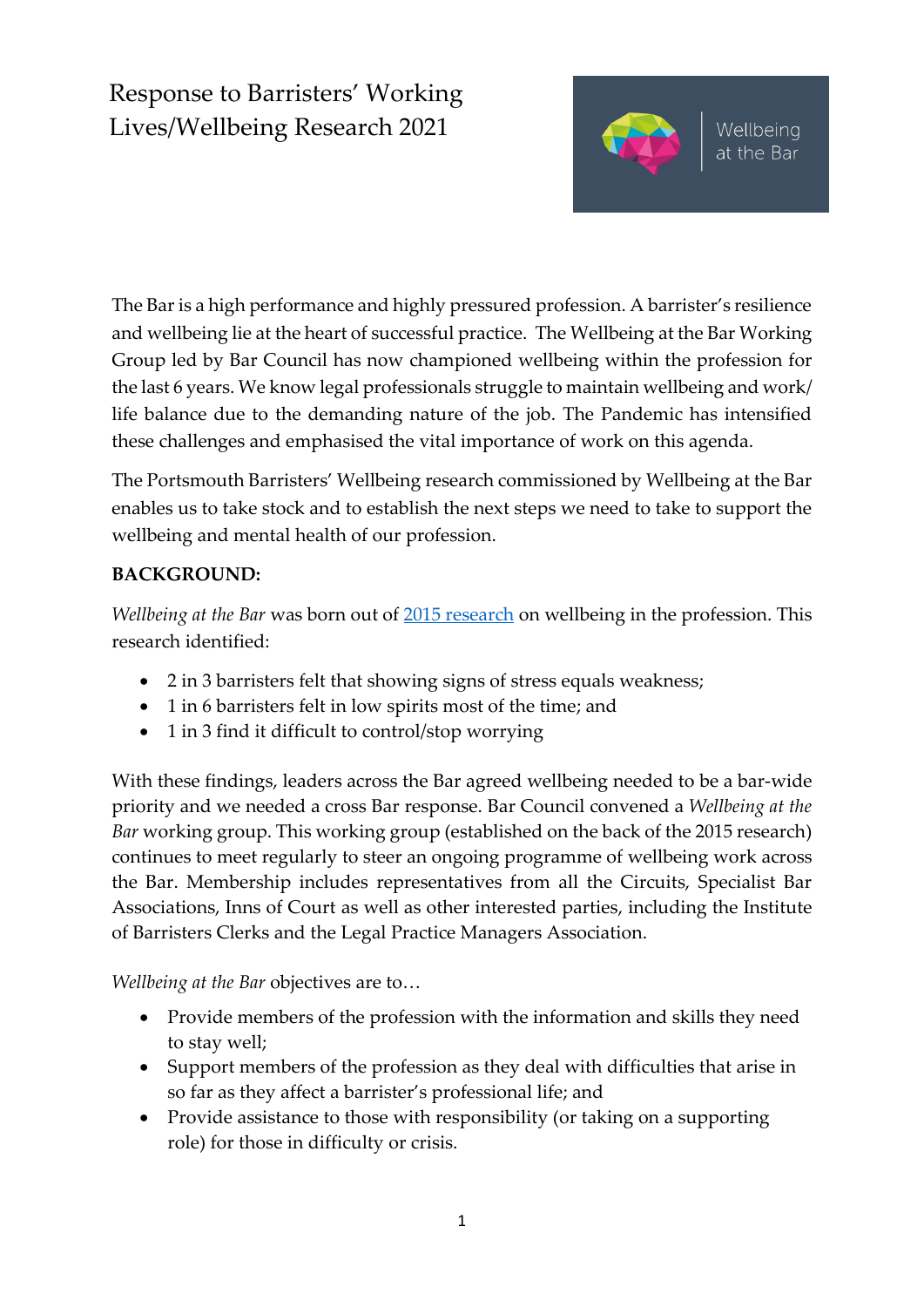#### **ACHIEVEMENTS TO DATE:**

- 1. [Wellbeing at the Bar](https://www.wellbeingatthebar.org.uk/) website a comprehensive online resource providing [advice and support on a wide range of wellbeing related issues](https://www.wellbeingatthebar.org.uk/help-for-barristers/). The site contains
	- case studies demonstrating steps and ideas for chambers and others to support wellbeing;
	- advice and guidance on [supporting colleagues](https://www.wellbeingatthebar.org.uk/help-a-colleague/) (for barristers) and on [supporting members and staff/ responsible for introducing a](https://www.wellbeingatthebar.org.uk/policy-and-practice/)  [wellbeing strategy](https://www.wellbeingatthebar.org.uk/policy-and-practice/) (for chambers);
	- links to [resources](https://www.wellbeingatthebar.org.uk/support-for-barristers/), [inspiration and materials to educate on the](https://www.wellbeingatthebar.org.uk/staying-well/)  [importance of wellbeing](https://www.wellbeingatthebar.org.uk/staying-well/)
	- [the site has had 469,017 hits to date].
- 2. [Assistance Programme for the Bar](https://www.wellbeingatthebar.org.uk/assistance-programme/) a 24/7 professional helpline, providing triage and counselling when required free of charge for self-employed barristers and pupils] – kindly funded by BMIF. Use of the service has grown since introduction in 2019 from 61 calls to the helpline in the first year to 102 calls (to date) in 2021, a total increase of 67.21%. 28 counselling sessions were taken up in 2019 which has increased by 242% to 96 sessions to date this year.
- 3. [Certificates of Recognition](https://www.wellbeingatthebar.org.uk/case_study/) for Chambers and other Bar based stakeholders. The Bar Council has awarded 78 Certificates to date.
- 4. Mental Health Training for the Bar in partnership with [Wellness for Law](http://www.wellnessforlawuk.org/mental-health-training/) ensuring members of the Bar have the knowledge to assist others.
- 5. Support and advice to individual bar-based stakeholders to support their own initiatives and activity.

#### **NEW RESEARCH – TAKING THE TEMPERATURE**

In 2020 we agreed to revisit our 2015 research to identify progress, areas of concern and determine – based on evidence – where next for the programme. A new methodology for measuring barristers' wellbeing has been developed - the *Barrister Wellbeing Index -* which establishes a baseline for wellbeing in the profession. Use of the new Index means results are not directly comparable to our 2015 research. From now on we will use this Index to establish robust data for future benchmarking and will measure wellbeing via the Bar Council's Biennial Barristers' Working Lives Survey in future.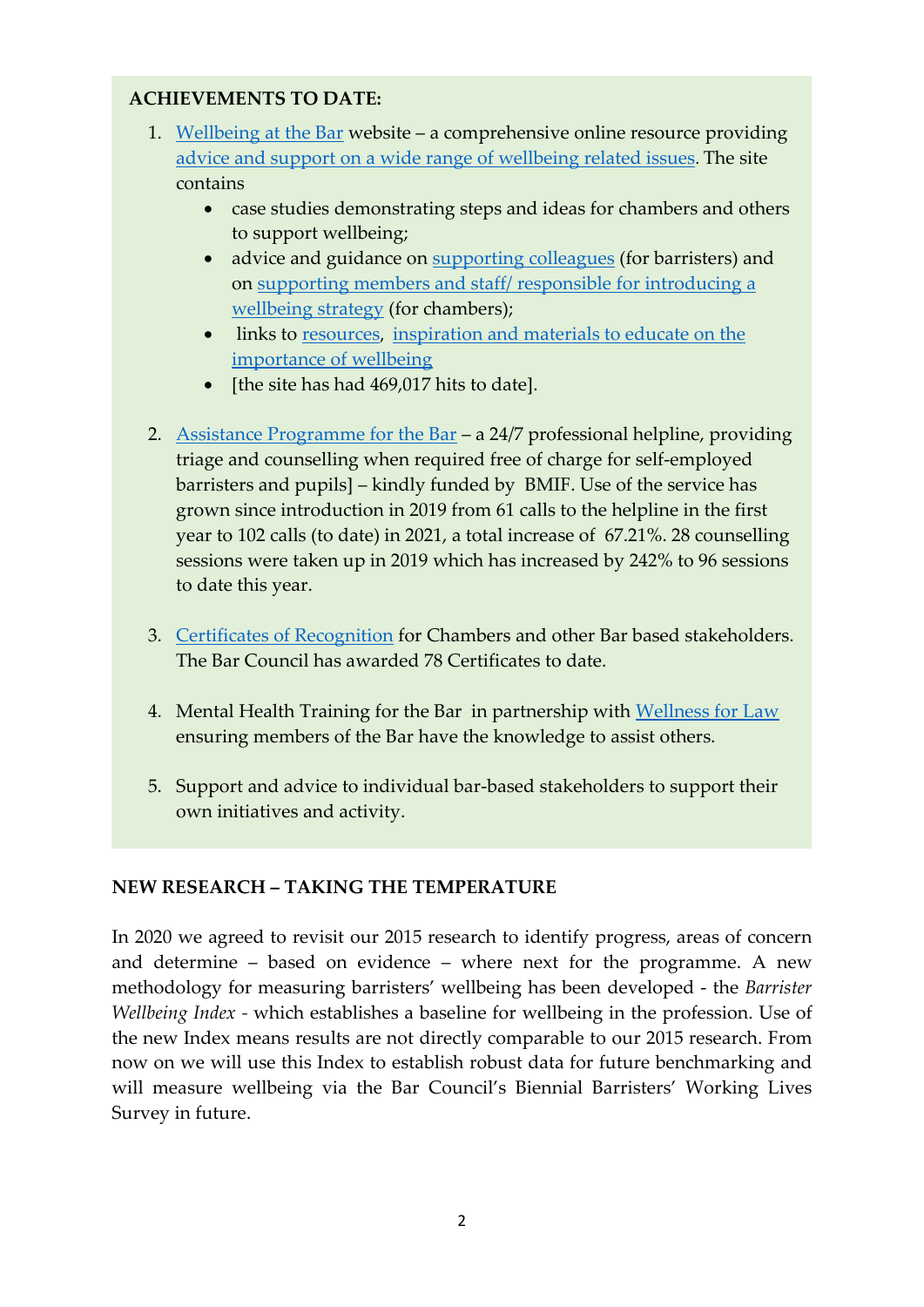#### **THE NEW BARRISTERS' WELLBEING SCALE**

- **Psychological Wellbeing (PWB)**. Items are associated with aspects of psychological wellbeing and mental health, for example, "I tend to feel down or low in spirits".
- **Perfectionism (PER)**. Picks up on the tendency for individuals to attempt to be perfect in their working behaviours and the negative psychological consequences when this is unachievable, for example, "I tend to dwell on my mistakes".
- **Workload Management (WLM)**. Relates to perceived ability of an individual to control their workloads and the impact of this on their wider life. An example WLM question is: "I have significant control over the content and pace of my work".
- **Supportive working Environment (SWE)**. Relates to evaluations of workplace relationships and the extent to which an individual can influence their role: for example, "Within the environment in which I work, I feel comfortable to express my opinions, thoughts and ideas".

A combination of these subscales provides for an overall wellbeing score. It also provides for an analysis of the most important issues affecting the overall wellbeing of barristers allowing for targeted interventions.

\* For more information on the Scale please see the [report](https://www.barcouncil.org.uk/uploads/assets/55b160bc-35c7-48a6-b105e68526019ca5/8a57305c-4c3e-46c9-af444c221354e2b7/Working-Lives-2021-wellbeing-analysis.pdf)

#### **COVID-19 PANDEMIC & WELLBEING**

The new research was delayed by 12 months due to the Covid Pandemic. During this period, we have endeavoured to maintain support and monitor barristers' wellbeing. We know barristers have faced different challenges – too little work; too much work; financial stress; anxiety with accommodating new technologies; isolation (and a lack of isolation!); inadequate working environments; home schooling; fear for selves and loved ones; being forced to work in unsafe environments at court.

The response to the Pandemic from the Bar has been a testimony to the collegiality of our profession - with many chambers prioritising wellbeing in a way they haven't before. It has been heartening to see the very practical steps that so many chambers have taken, and the recognition of the importance of our wellbeing and that of colleagues to us all.

Further, we acknowledge that the 2021 survey took place whilst the Pandemic was ongoing, and this will have influenced the responses of those participating in the research.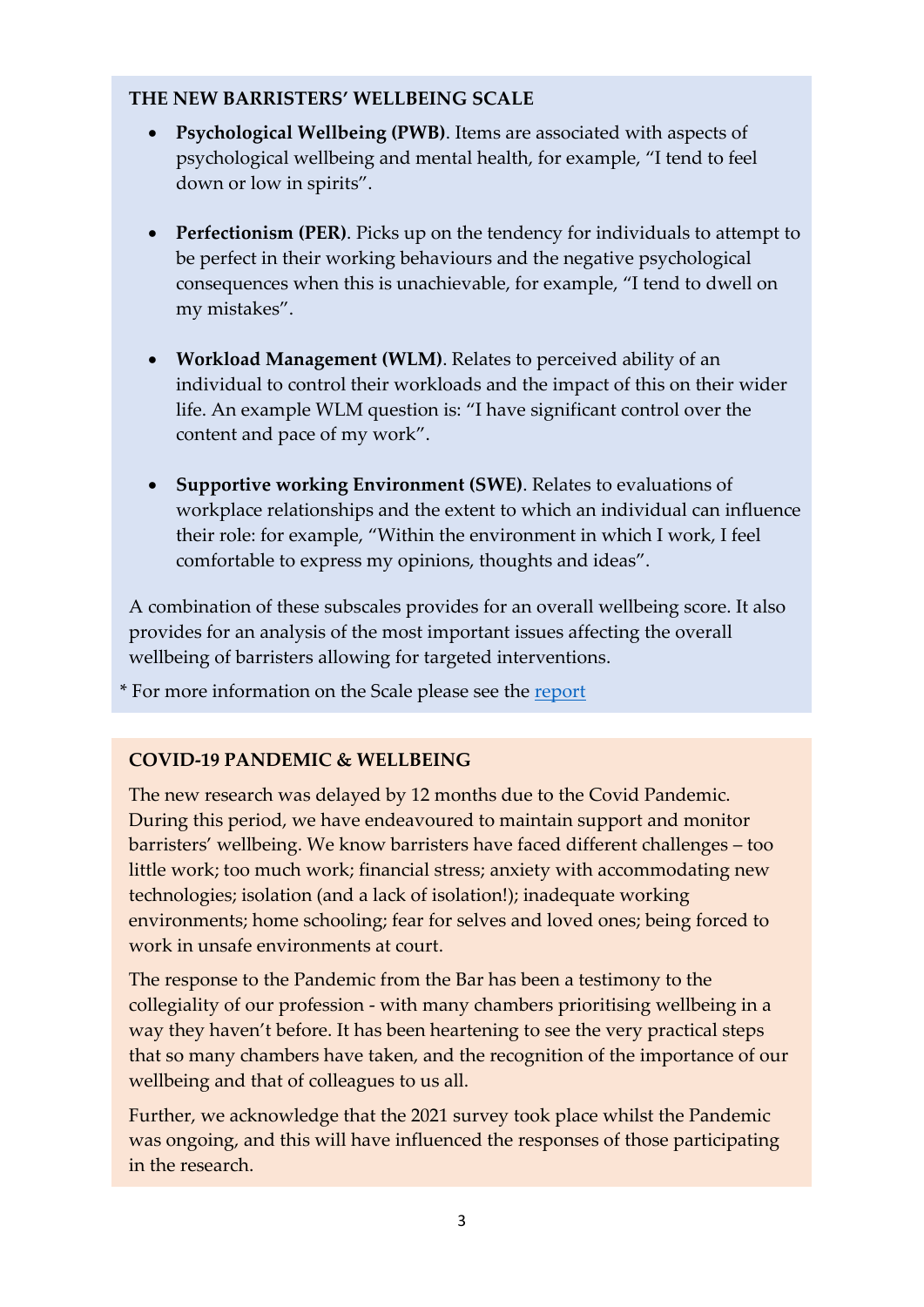#### **BARRISTERS' WORKING LIVES & WELLBEING 2021: KEY FINDINGS**

- $\geq 1$  in 3 have low overall wellbeing;
- $\geq 1$  in 3 feel down or in low spirits;
- $\triangleright$  Less than half are managing their workload well, and worryingly 1 in 3 are not coping with their workload;
- ➢ 2 in 3 report high levels of perfectionism (dwelling on mistakes/being critical of oneself);
- ➢ 2 in 3 get support from their colleagues and workplace;
- ➢ Women and younger barristers have lower wellbeing than men and more senior barristers;
- ➢ Barristers working in crime have lower overall wellbeing than those in other practice areas;
- ➢ Employed barristers have better wellbeing than self-employed barristers;
- ➢ Those working in the Greater London area have higher wellbeing than those on Circuit; and
- ➢ Those who report any type of bullying or harassment report lower levels of wellbeing
- ➢ Those who have poor wellbeing are using the Wellbeing at the Bar resources.

# **WHAT HAS CHANGED IN THE LAST FIVE YEARS?**

Whilst the research is not directly comparable, and the ongoing Pandemic has undoubtedly had a huge impact, the data does suggest the number of barristers in low spirits has doubled – from 1 in 6 to 1 in 3. This is very concerning.

## **WHAT THIS TELLS US WE NEED TO DO**

While the report indicates Psychological Wellbeing **(**PWB) is the best predictor of job satisfaction ratings, we are more limited in the interventions we can make as this is related to the totality of someone's own experience. Where we can make the most meaningful difference is in Supportive Work Environments (SWE) and workplace culture at the Bar which is where this action plan focuses.

We therefore clearly need to prioritise:

- Workload management, particularly in crime;
- Low/inadequate incomes;
- Tackling bullying and harassment

We need to target support towards more junior members of the profession; and recognise there are particular challenges for women, those on circuit and in lower income groups.

We will also continue to promote initiatives that support wellbeing across chambers - not just in the support made available via e.g. wellbeing officers, access to helplines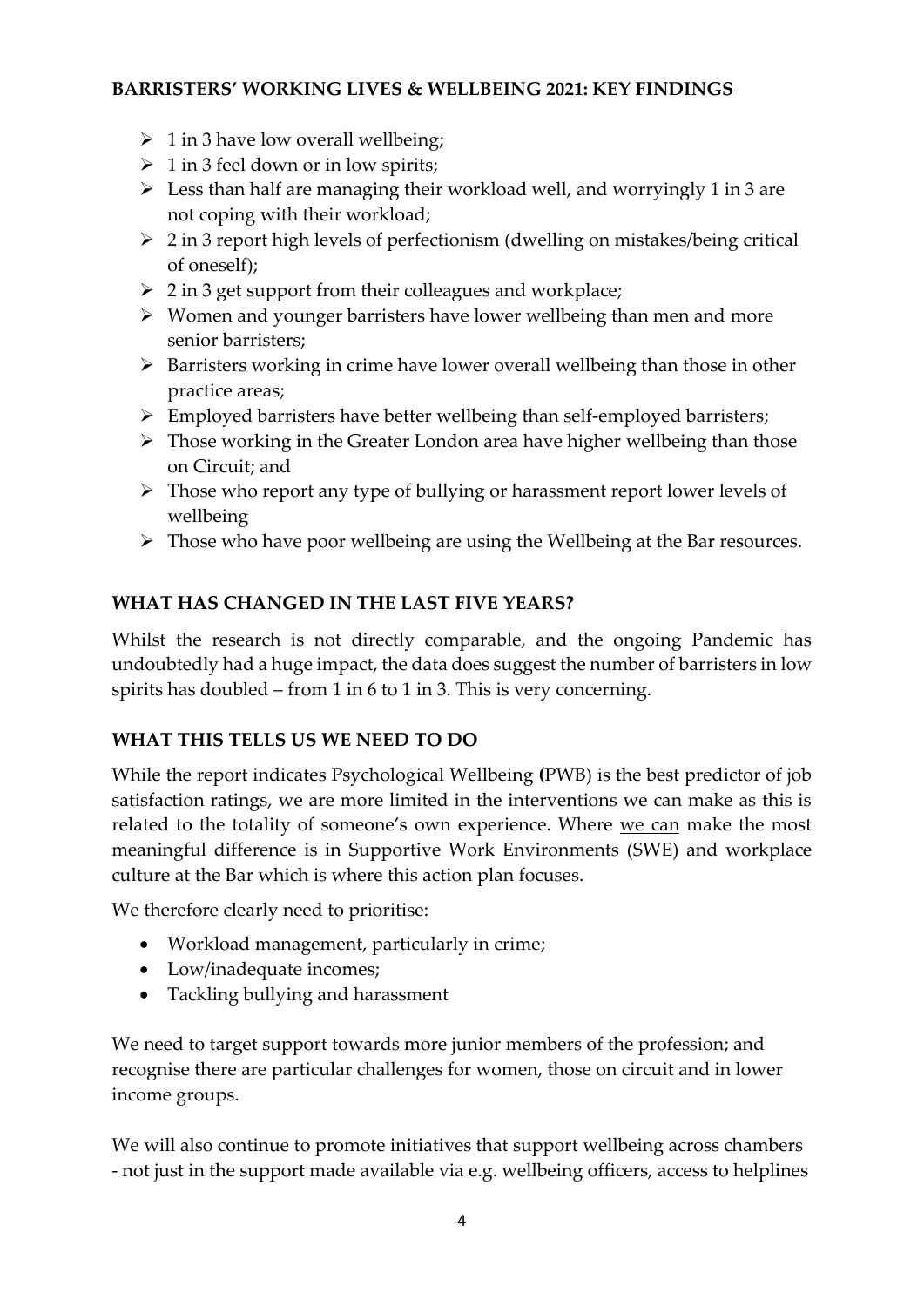and counselling, in the promotion of healthy working practices and social support (supporting PWB), but also in the way chambers support individual barristers re:

- Practice management support and development (addressing workload and income);
- Flexibility (work-life balance);
- Inclusive cultures (zero tolerance on bullying and harassment); and
- Tackling unhealthy/excessive perfectionism

## **We welcome feedback on our proposed actions. If you would like to know more about Wellbeing at the Bar and our work, please contact [equality@barcouncil.org.uk](mailto:equality@barcouncil.org.uk)**

See Action Plan on page 6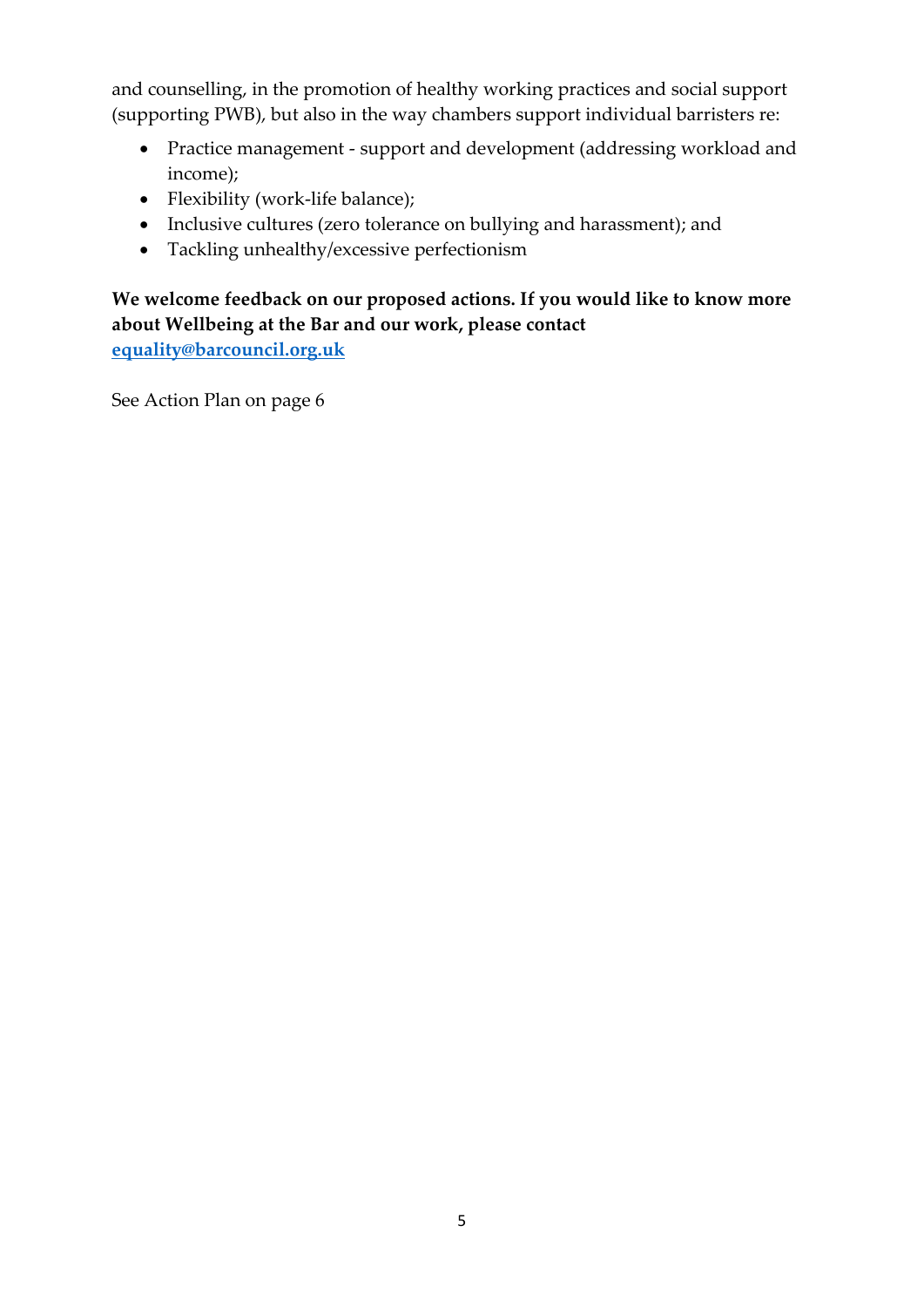#### **WELLBEING AT THE BAR ACTION PLAN: 2021-2023**

| <b>ACTION</b><br>NO. | <b>ACTION</b>                                                                                                                                                                         | <b>DETAIL</b>                                                                                                                                                                                                                                                                                       | <b>WHO IS</b><br>RESPONSIBLE <sup>1</sup>          | <b>BY WHEN</b> |
|----------------------|---------------------------------------------------------------------------------------------------------------------------------------------------------------------------------------|-----------------------------------------------------------------------------------------------------------------------------------------------------------------------------------------------------------------------------------------------------------------------------------------------------|----------------------------------------------------|----------------|
| 1.                   | Promote practice<br>management and regular<br>practice review<br>(supports Workload<br>Management &<br>Perfectionism)                                                                 | Embed wellbeing considerations/workload/work-life<br>balance/managing perfectionism into practice management<br>guidance and education materials currently being developed by<br>Bar Council for barristers and chambers' staff/clerks as part of the<br>Accelerator/Modernising the Bar programme. | BC; IBC/LPMA;<br><b>CHAMBERS</b>                   | End 2022       |
| 2.                   | Continue to work to<br>improve income and<br>working practices (e.g.<br>online/in person<br>hearings; EOH; listing)<br>across the Courts and<br>Bar (Supports Workload<br>Management) | Ensure the impact on wellbeing and resilience within the<br>profession/CJS is factored into ongoing discussions with the<br>Judiciary; HMCTS; MOJ and Govt.<br>Collaborate effectively with the Judiciary, Solicitors and other<br>stakeholders in the legal profession on wellbeing.               | BC; CIRCUITS;<br>CBA (other SBAs)                  | Ongoing        |
| 3.                   | Tackle Harassment and<br>Bullying at the Bar<br>(Supports Psychological<br>Wellbeing)                                                                                                 | Encourage chambers/others to take a zero-tolerance approach to<br>harassment and bullying behaviours (introduce codes of<br>behaviour);<br>Work with the judiciary on judicial training in this area;                                                                                               | CHAMBERS; BC;<br>INNS; CIRCUITS;<br>SBAs; IBC/LPMA | Ongoing        |

<sup>1</sup> Based on Working Group Membership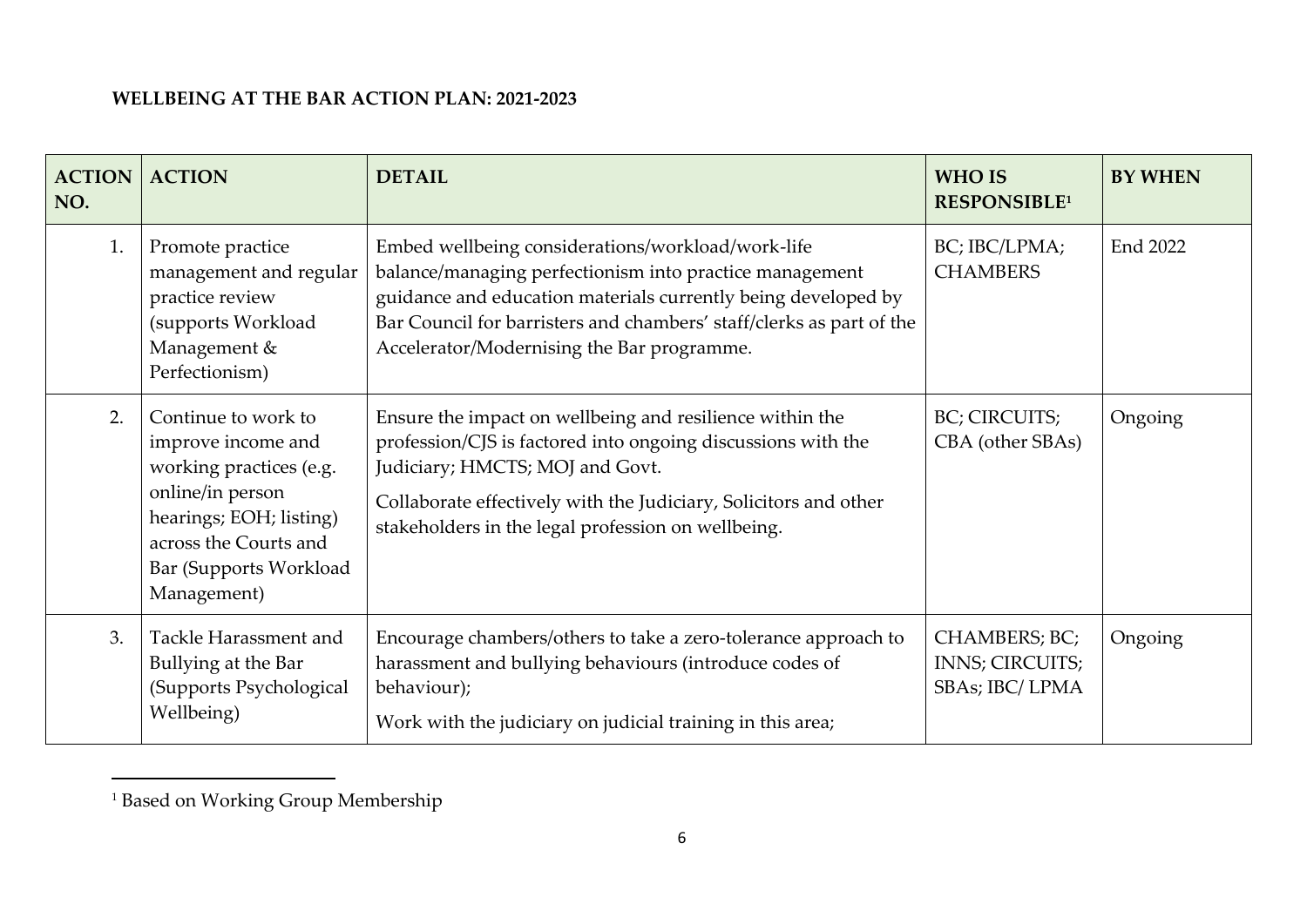|    |                                                                                                                                                                                 | Promote and improve (as required) Talk to Spot anonymous and<br>other reporting (including work with BSB);<br>Support training and bystander initiatives in this area.                                                                                                                                                                                                                                                                                   |                                                               |                                                   |
|----|---------------------------------------------------------------------------------------------------------------------------------------------------------------------------------|----------------------------------------------------------------------------------------------------------------------------------------------------------------------------------------------------------------------------------------------------------------------------------------------------------------------------------------------------------------------------------------------------------------------------------------------------------|---------------------------------------------------------------|---------------------------------------------------|
| 4. | Continue to promote<br>chambers-based and Bar-<br>wide initiatives on<br>healthy working<br>practices (supports<br>Supportive Work<br>Environment &<br>Psychological Wellbeing) | Launch Phase 2 of the Wellbeing at the Bar Certificates of<br>Recognition Programme;<br>Continue to promote the introduction of wellbeing policies and<br>infrastructure in chambers;<br>Maintain high quality up to date resources on the Wellbeing at<br>the Bar website;<br>Maintain focus on strategies to prevent poor wellbeing;<br>Explore options for a wellbeing-based communications campaign<br>around cultivating kindness in the profession | CHAMBERS; BC;<br>INNS; CIRCUITS;<br>SBAs; IBC/LPMA            | Phase $2 -$<br>March 2022;<br>ongoing             |
| 5. | Promote networking;<br>collegiality and<br>mentoring (Supports<br><b>Supportive Working</b><br>Environments)                                                                    | Support Networks and encourage them to work with Bar-Based<br>stakeholders in partnership;<br>Expand mentoring - particularly on circuit, for young barristers<br>and under-represented groups<br>Increase opportunities for self-employed barristers to socialise<br>and have more supportive contact with colleagues (including e.g.<br>via clubs and societies) across the profession                                                                 | BC/YBC;<br>CIRCUITS; SBAs;<br><b>CHAMBERS;</b><br><b>INNS</b> | Ongoing                                           |
| 6. | Monitor and report on<br>wellbeing and resilience<br>in the profession                                                                                                          | Ensure this new Barrister Wellbeing Scale in included in future bar<br>surveys to enable comparison over time; encourage use of the<br>scale across other bars and elsewhere to support comparison with<br>other countries.                                                                                                                                                                                                                              | BC                                                            | Next BC<br><b>BWL/Wellbeing</b><br>Survey is 2023 |